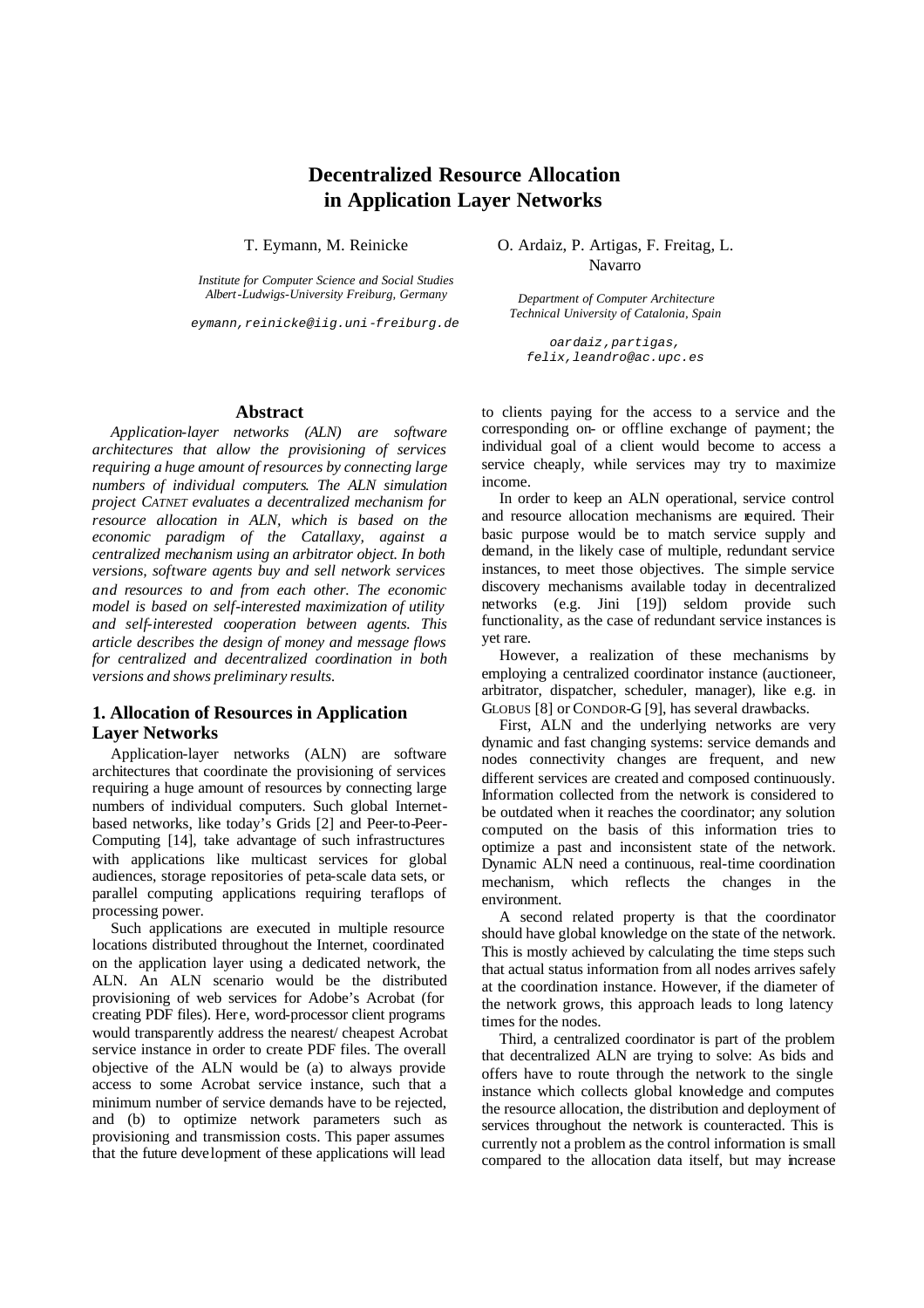when the principle is applied to more and more application areas.

These drawbacks lead to the search for a truly decentralized coordination concept which is able to allocate services and resources in real-time without a dedicated coordinator instance. This concept should on one hand be able to cope with technical shortcomings like varying amounts of memory and disk space, internet connection speed and sporadic appearance and disappearance of the services. On the other hand, it is desirable that the network as a whole shows optimized behavior with regard to low overhead communication, short computation times, and economical resource allocation.

Recent research in Grid computing has also recognized the value of price generation and negotiation, and in general investigates economic models for trading resources and services and the regulation of supply and demand of resources in an increasingly large-scale and complex Grid environment. A general overview on resource management and scheduling in Grids is given in [4]. However, each Grid project is differently designed, and it is not po ssible to compare different allocation mechanisms within the same network without changing the fundamentals.

In the remainder of this article, we first introduce a decentralized economic concept for coordination, the Catallaxy, and describe the CATNET project. The following section compares money and message flows in the application-layer network economic model, both with a centralized (baseline) and a decentralized implementation. Next we describe how the experiments are conducted in both cases. The article closes with some preliminary experimental results and an outlook to further research.

## **2. The Catallaxy Paradigm and the CATNET Project**

The Catallaxy coordination approach [7; 10] is an economic coordination mechanism for information systems consisting of autonomous network elements, which is based on constant negotiation and price signaling. Using concepts from agent-based computational economics [18], the goal is to develop new technical possibilities of coordinating decentralized information systems consisting of autonomous software agents. The software agents are able to adapt their heuristic strategies using machine learning mechanisms [17], and this constant revision of strategies leads to a coevolution of software agent strategies, a stabilization of prices throughout the system and self-regulating coordination patterns [6]. The resulting patterns are comparable to those witnessed in human market negotiation experiments [13].

Earlier work in the context of computer science has used economic principles for resource allocation in operating systems, packet routing in computer networks, and load balancing in distributed computer systems [5; 11]. Most of these approaches rely on using a centralized auctioneer and the explicit calculation of an equilibrium price as a valid implementation of the mechanism. A successful implementation of the Catallaxy paradigm for a distributed resource allocation mechanism promises the advantage of a more flexible structure and inherent parallel processing compared to a centralized, auctioneerbased approach. This comparison can be done using both economical and technical criteria.

For the economic evaluation of the overall success of the control mechanism we use the "maximum social welfare utility" (SWF) criterion, which is the sum of all individual utility function values of the participating nodes [16]. Every Client, Service Copy or Resource gains individual utility from buying lower or selling higher than the perceived market price. It can be enhanced by doing more transactions in the same time, but communication costs subtract from it. In total, SWF balances revenues and cost throughout the network. Increasing performance and decreasing communication in the whole network thus directly computes to relatively maximize social welfare utility. Other evaluation parameters are communication cost, allocation efficiency, network traffic and service access latency.

The goal of the  $CATNET<sup>1</sup>$  project is thus to evaluate the Catallaxy paradigm for decentralized operation of application layer networks in comparison to a baseline centralized system. To achieve this, we have developed the CATNET ALN simulator, which allows to experimentally compare two main resource allocation strategies: A centralized approach in which allocation decisions are taken centrally and a decentralized approach, where local agents negotiate resources using economic models.

The CATNET ALN simulator is implemented on top of the JAVASIM [3; 12] network simulator. It can be configured to simulate a specific ALN, such as a content distribution network or peer-to-peer network. Different agent types can be instantiated, namely clients, resource agents, and service agents. Network resources to be allocated encompass service access, bandwidth and storage. The simulation builds on a TCP/IP network model supported by JAVASIM. It describes the generic structure of a node (either an end host or a router) and the generic network components, which can both be used as base classes to implement protocols across various layers.

CATNET is supported by European Commission Information Society Technologies Programme under contract no. IST-2001-34030.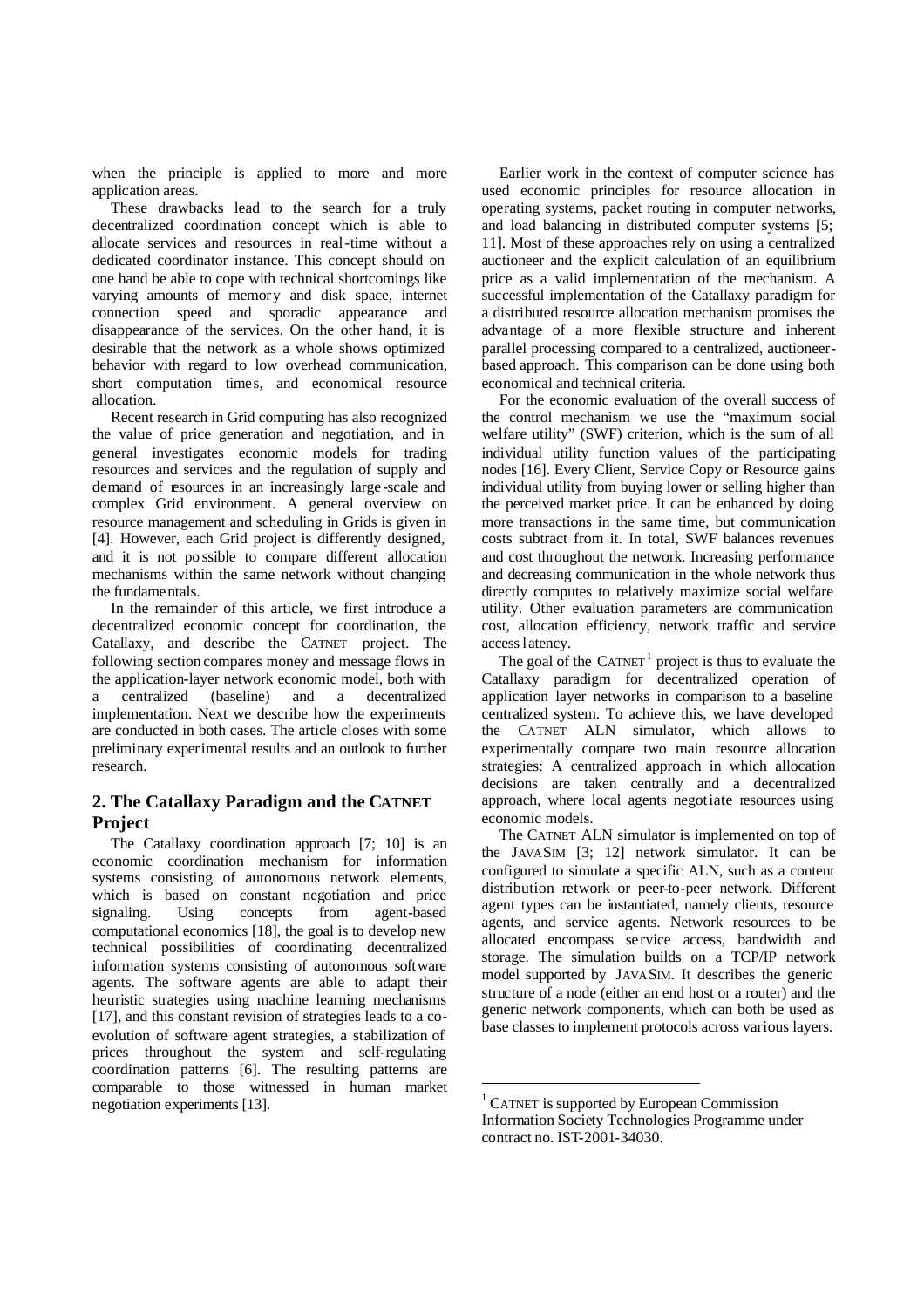#### **3. Money and Message Flows in the ne twork**

During the runtime of the network, software agents in the network nodes buy and sell access to network service copies using a heuristic and adaptive negotiation strategy. Changes in prices for certain services reflect changes in the supply and demand situation, which are propagated throughout the network. Both client and service provider agents will adapt their strategies about where to buy and sell based on the received information, and thus continuously change the state of the network.

#### **3.1 The general simulation setup**

The CATNET application simulates two main control mechanisms for network coordination: a "baseline" control mechanism and a "catallactic" control mechanism. The baseline control mechanism computes the resource allocation decision in a centralized service/resource provider. The catallactic control mechanism has the characteristic that its resource allocation decisions are carried out by self-interested agents with only local information about the environment. Each agent has a resource discovery facility and a negotiation strategy module. The following class types are defined:

- Client: a computer program on a certain host, which needs access to a web service to fulfill its design objectives. The Client (C) tries to access that "service" at an arbitrary location within the computer network, use it for a defined time period, and then continues with its own program sequence. Client programs run on a connected network "resource".
- Service: an instantiation of a general application function, embodied in a computer program.
- Service Copy: one instance of the "service". The service copy (SC) is hosted on a "resource" computer, which provides both storage space and bandwidth for the access of the service.
- Resource (R): a host computer, which provides a limited number of storage space and access bandwidth for service transmission. Resources are connected via network connections defined in a topology script.
- Network Connections: These connections are intended to be of equal length and thus of equal transmission time and costs.

The trace collection of the simulation execution is done via a database for processing at a later stage after the simulation.

### **3.2. Message Flows in the Baseline Model**

In order to simulate different control mechanisms we first consider the baseline system as a special case of the generic catallactic control mechanism. Through configuration in input scripts of the simulator, different behavior of the simulator can be set up. As a consequence, the comparison of simulation results should

become easier to control and the development efforts focus on a single, generic system.

The centralized baseline mechanism employs a dedicated service coordinator (the master service copy, MSC), which is known to the individual service copies.

The client broadcasts a "request service" message on its network connections. Either the receiving resource (R) provides a service copy (SC) of the requested type or not.

If a SC is available, the resource routes the request to that service copy, adding its costs for storage and bandwidth consumption. The SC directs the request to the Master Service Copy (MSC), provided with information about costs and the amount of the message's hop counter, i.e. the number of passed resources, indicating the distance to the requesting client.

Resource hosts  $(R)$  forward the received request – independent of the successful detection of the service – to their neighboring resource hosts, increasing the me ssage's hop counter. Using this procedure, all adjacent resources will be inquired. If the hop counter exceeds a given number, the message is discarded.

The MSC receives all the information from the R/SC pairs, is able to compute the costs of providing a service and sends back an accept/propose message revealing the "cheapest" SC to the client. In addition, it informs the selected R/SC pair. The resource allocates a timeslot and the SC provides the service. After that, the client sends the formerly agreed reward to the SC, which redirects the payment share for bandwidth and storage to its R host.



**Figure 1. Money and Message Flows: Baseline Approach**

### **3.3. Message Flows in the Catallactic Model**

The Catallactic control mechanism has the characteristic that its resource allocation decisions are carried out by decentralized SCs with only local information about the environment.

Again, the clients send out a "service request" message on its network connections in a Gnutella-like fashion [1; 14]. The receiving resource forwards the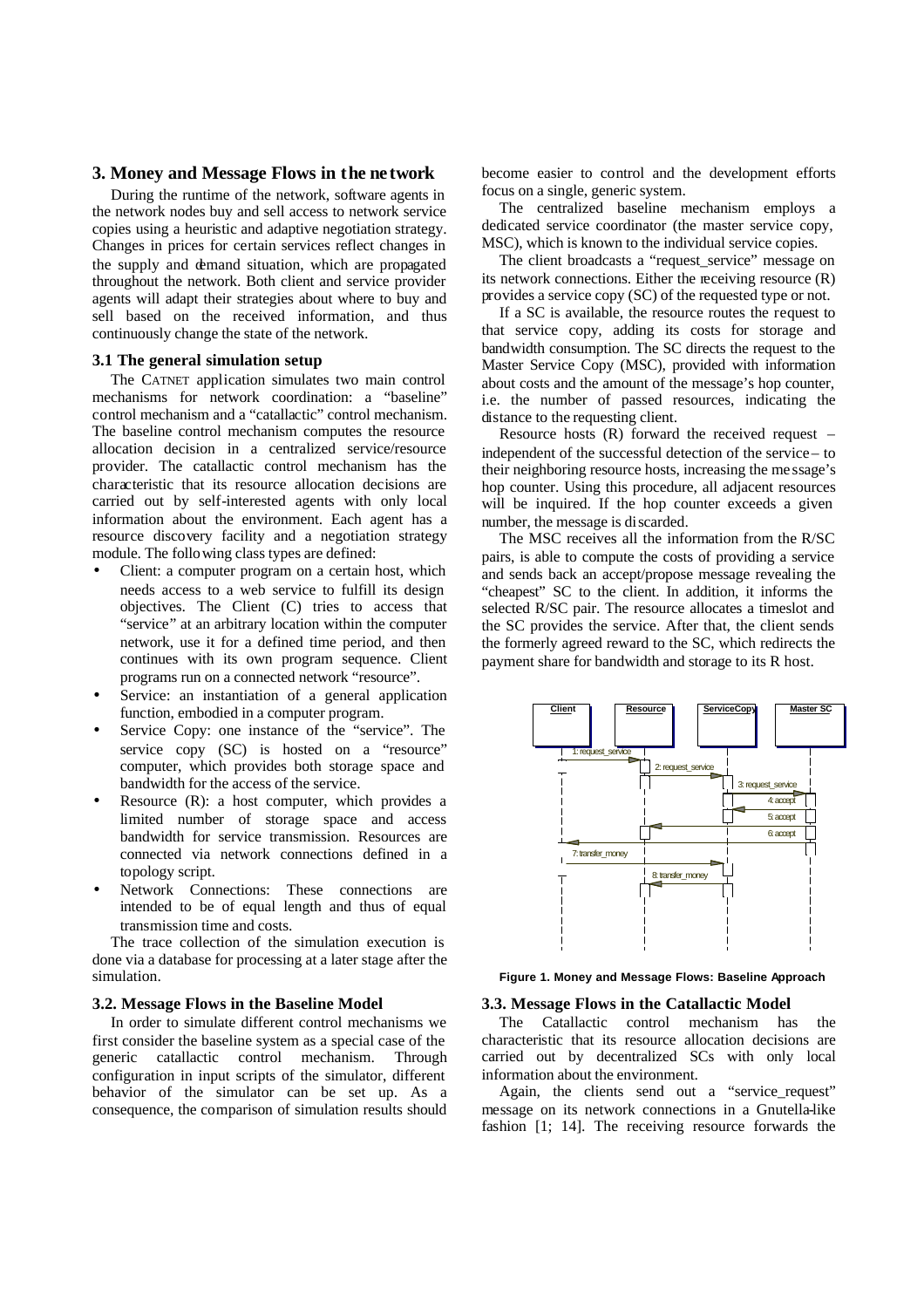message to the neighboring resource hosts. If the resource holds a SC of the requested type, the resource routes the request to it. In order to return a valid quote to the client, the SC has to inquire the resource about the provisioning costs by initiating a negotiation for bandwidth costs. A successful negotiation on this behalf allows the SC then to negotiate for the price for the provision of the service with the client.

The client orders all incoming proposals in its inbox and subsequently negotiates for service access. It is guided in its strategy by the subjective market price, which is computed from all price quotes the agent receives from the SCs, regardless of the particular sender. If the initial offer price does not match within an interval around the market price, the negotiation will be discontinued. Otherwise, the agents will engage in a bilateral alternating offers protocol [15] until acceptance or final rejection of the offer.

An accept message from the client lets the SC confirm both negotiations (with the resource for bandwidth and with the client for service provision). The resource reserves bandwidth and the contracts are sealed. The service provision is mirrored by the according money flow. On the other hand, a reject message from the client immediately stops further negotiation and initiates a reject message from the SC to the resource.



To maximize utility, the agents will change their initial offer prices, starting with demand and supply prices given in an input data script, according to the following scheme: Rs and SCs as sellers will lower their offer price by one

money unit if the negotiation was not successfully finished. They will raise their initial price by one money unit after an offer has been accepted. The clients and SCs as buyers will change their initial prices vice versa.

If a SC has been turned down several times (having sent propose messages but never received an "accept"), it will try to relocate to another resource. According to the major share of received request messages, measured by incoming connections, the SC will ask the neighboring resource host for a free storage slot. If that target resource is fully occupied, the SC will ask the second-often relay of request messages and so on. If successful, the SC initializes a new instance at the target resource host and deletes the old instance. The overall effect is that SCs move themselves around the network in the physical direction of the demand. In the baseline approach, the SC wanting to relocate sends a query message to the MSC, who will inform the SC about where to relocate to.

### **4. Conducting Experiments**

The application layer network is build on top of a physical network topology. The physical network topology is specified in the input of the simulator. The topology could be random or having a determined structure specified by the user. In Figure 3 we show one of the physical topologies, which we used in the experiments. This topology uses a central ring of nodes. On each central node, another ring of nodes is attached. Each of the attached nodes has a certain number of leaves.



**Figure 3. Example of network topologies, approx. 100 nodes**

On top of the physical nodes, a number of different software agents are created, which form the application layer network. The software agents are Clients, Service Copies, and Resources. Each node can host Clients, Resources, and/or Service Copies. A node can host several agents or none at all. In the latter case, the node just acts as a router.

The application layer network formed by these agents is varied in the experiments. In order to simulate the node density of the application layer network, we vary the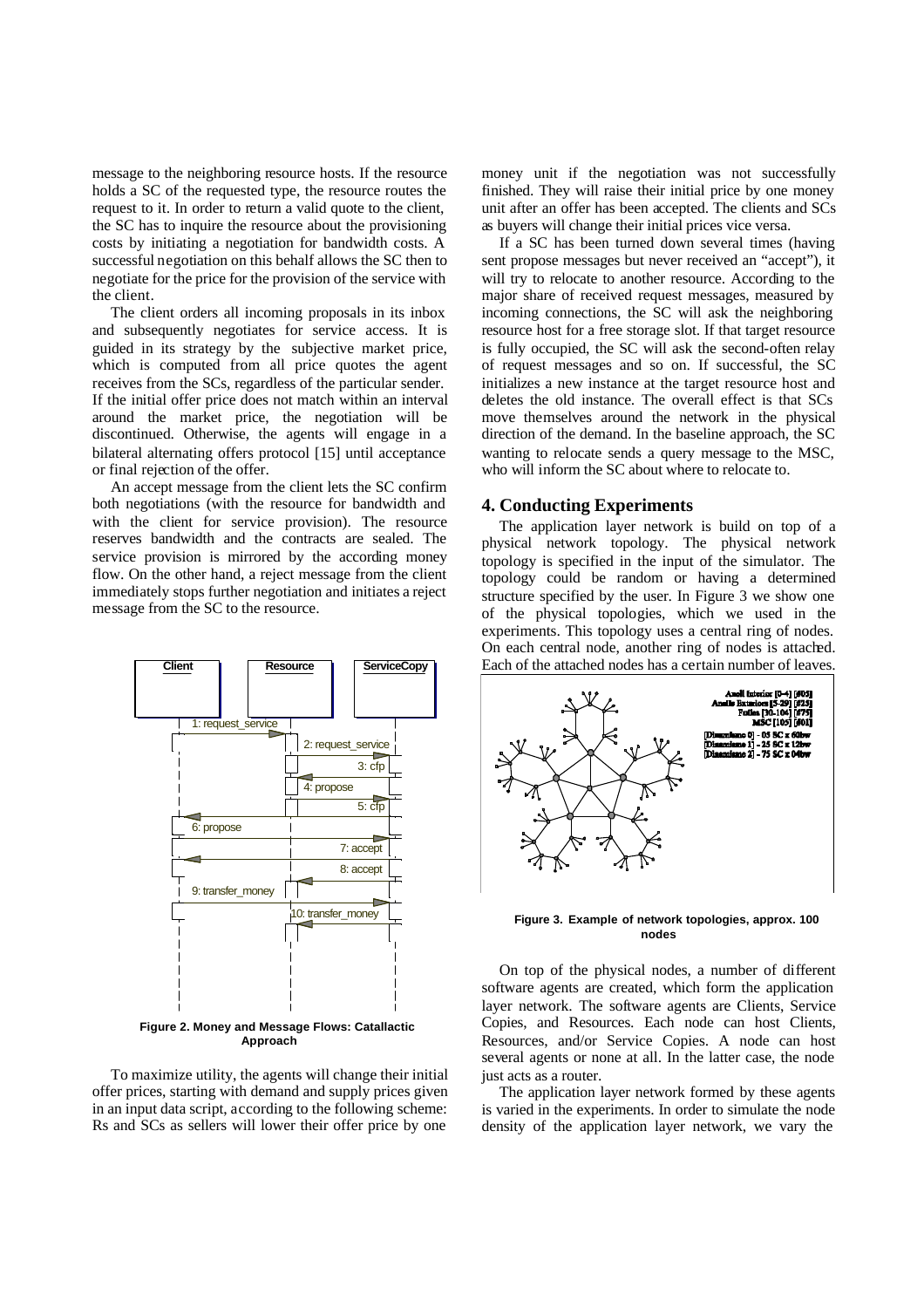number of Resource agents and Service Copies available to Clients. In order to simulate the dynamics of the application layer network, we connect and disconnect during the simulation the available Service Copies.

For each agent, particular data such as the capacity of the Resources can be specified in the initialization of the simulator. Recall that the capacity of the resources is high in the low node density scenario, and low in the high node density scenario, due to the correspondence with content distribution networks and peer-to-peer networks, respectively. The initial prices of Clients, Service Copies, and Resource agents are specified in the initialization of the simulator, also the initial budget of Clients.

The type of control mechanism is another parameter specified in the setup of the simulator. The main control mechanisms implemented in the simulator are the Catallactic and the baseline approach. The modular design of the simulator, however, also allows testing variations of them to investigate the effect of different parameters in each control approach.

Real world distributed applications like multimedia content distribution networks (for instance Akamai), Grid implementations, and Peer-to-Peer systems (for instance Gnutella) can be characterized in a simplified form by a number of a few common features, which inspired the design of the application layer network implemented in the simulator. Though different in many particular mechanisms, these real world applications can be mapped to the two-dimensional design space given by 1) the node dynamics; and 2) the node density of the application layer network.



**Figure 4: Illustration of the main experiments in a twodimensional design space.**

Node dynamics measures the degree of availability of service-providing nodes in the network. Low dynamics mean an unchanging and constant availability; high dynamics are attributed to a network where nodes start up and shut down with great frequency.

Node density measures the relation of resource nodes to the total number of network nodes. The highest density occurs when every network node provides the described service to others; the lowest density is reached if only one resource node in the whole network exists.

By varying node dynamics from null to medium to high, and node density from low to medium to high, each of the two control mechanism is simulated with 9 scenarios, as illustrated in Figure 4, which leads to 18 basic experiments.

The obtained traces are used to compare the performance of the Catallactic and the baseline system in the different scenarios. As an example, the following preliminary output measuring SWF could be found in an experiment varying the node density under a high dynamics regime (see Figure 5) (however, the results have not been statistically validated yet). This experiment was conducted with a demand trace of 2000 requests over 500s coming from 75 clients. In the low node density configuration (\_20), the ALN consisted of 5 Service Copies and 5 Resources, in the medium node density configuration (\_21) of 25 Resources and 25 Service Copies, and in the high node density configuration (\_22) the application layer network was formed by 75 Resources and 75 Service Copies.



**Figure 5: SWF comparison in a high node dynamics experiment with varying node density**

One can see that with low node density (\_20), the SWF in the Catallactic (CA) experiment is much lower than in the baseline (BL) case. With medium (\_21) and especially high density (22), the relations turn until the selforganizing Catallaxy outperforms the centralized baseline mechanism.

#### **5. Conclusion and Outlook**

CATNET is a network simulator for ALN which can simulate different resource allocation models. This article shows how, with a relatively simple variation of the negotiation protocol, both centralized and decentralized coordination can be supported, so that comparable results are produced. In our view, this feature distinguishes CATNET from most other Grid projects.